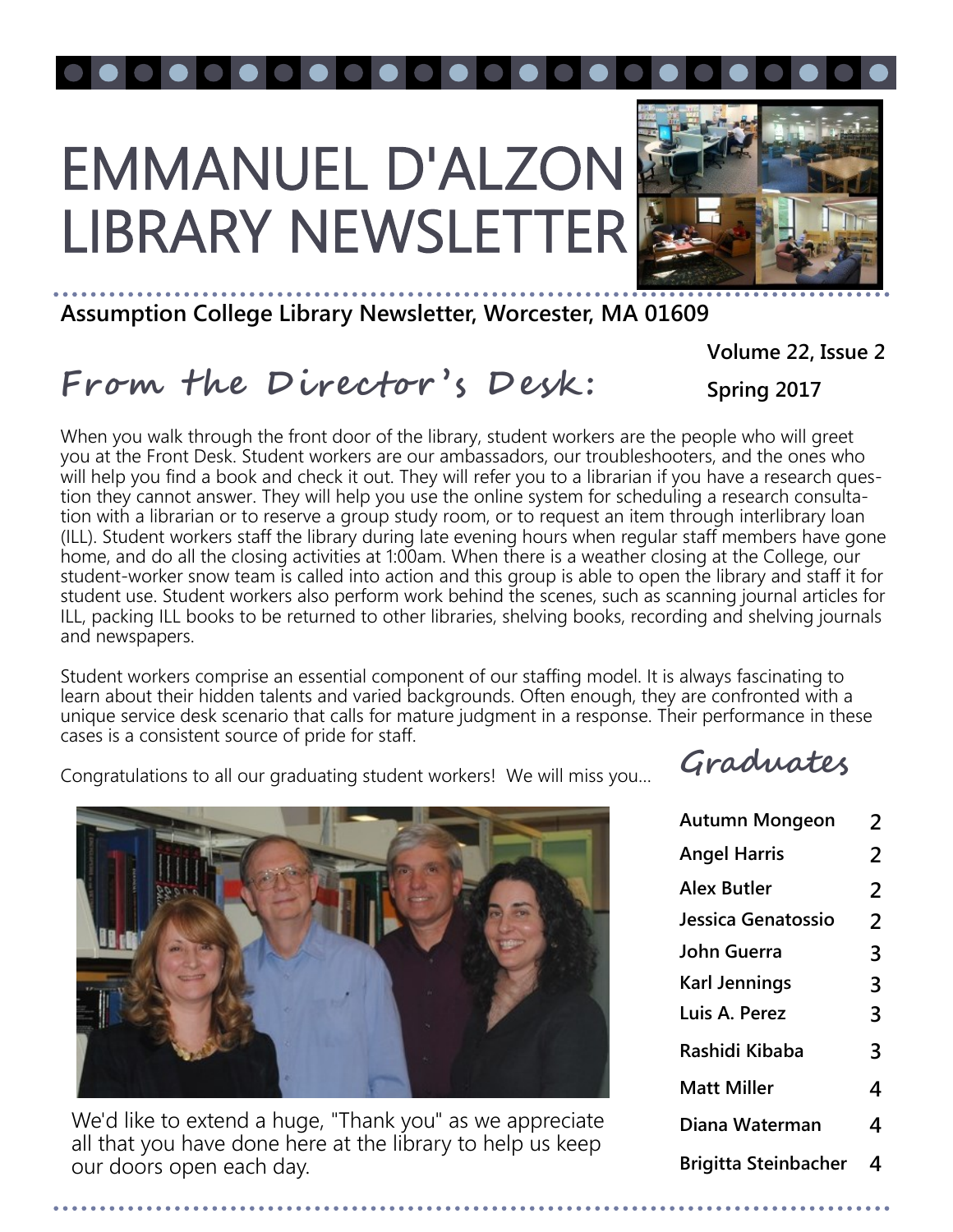# **Graduating Student Workers 2017**

#### Autumn Mongeon

Worked at the Library for 2 years Major: Human Services

Working at the library has given me an opportunity to interact with and help others. In addition, helping people find what they need for their research has helped to develop my problem solving and customer service skills. In a human services position, it is important to develop relationships with clients and to be able to figure out what each client needs; the skills I've developed at the library will better me in my field.





#### Angel Harris

Major: Criminology Minor: Studio Art

Being able to work at the library has helped me gain new experience. I have learned that many factors contribute to make the library run smoothly and efficiently. The library has helped me connect with people from school and off school grounds. I have always loved books and being able to work with them as well as people has helped me immensely.

Alex Butler

Worked since Junior year at Assumption Major: History and Secondary Education Post Grad plan: Teach high school history

I could not be more thankful to have gotten the opportunity to work with such a great group of people. I am reminded every day when I come to work of the friendly and generous community that Assumption has to offer, and the library is no exception. I now know how to locate and search for books and other resources in the library, which has proved to be more than helpful in my classes and for student teaching. I have enjoyed working at the library these past two years, and cannot thank the library staff enough for making work so enjoyable.





#### Jessica Genatossio

Worked at the library since January 2016 Major: Organizational Communication

Having the opportunity to work at the d'Alzon Library has created not only memories, but skills that I will take away with me after graduation. Working at the library has provided me with additional skills in technology, as well as improving upon my communication abilities with students and with the library staff.

Volume 22, Issue 2 **Page 2**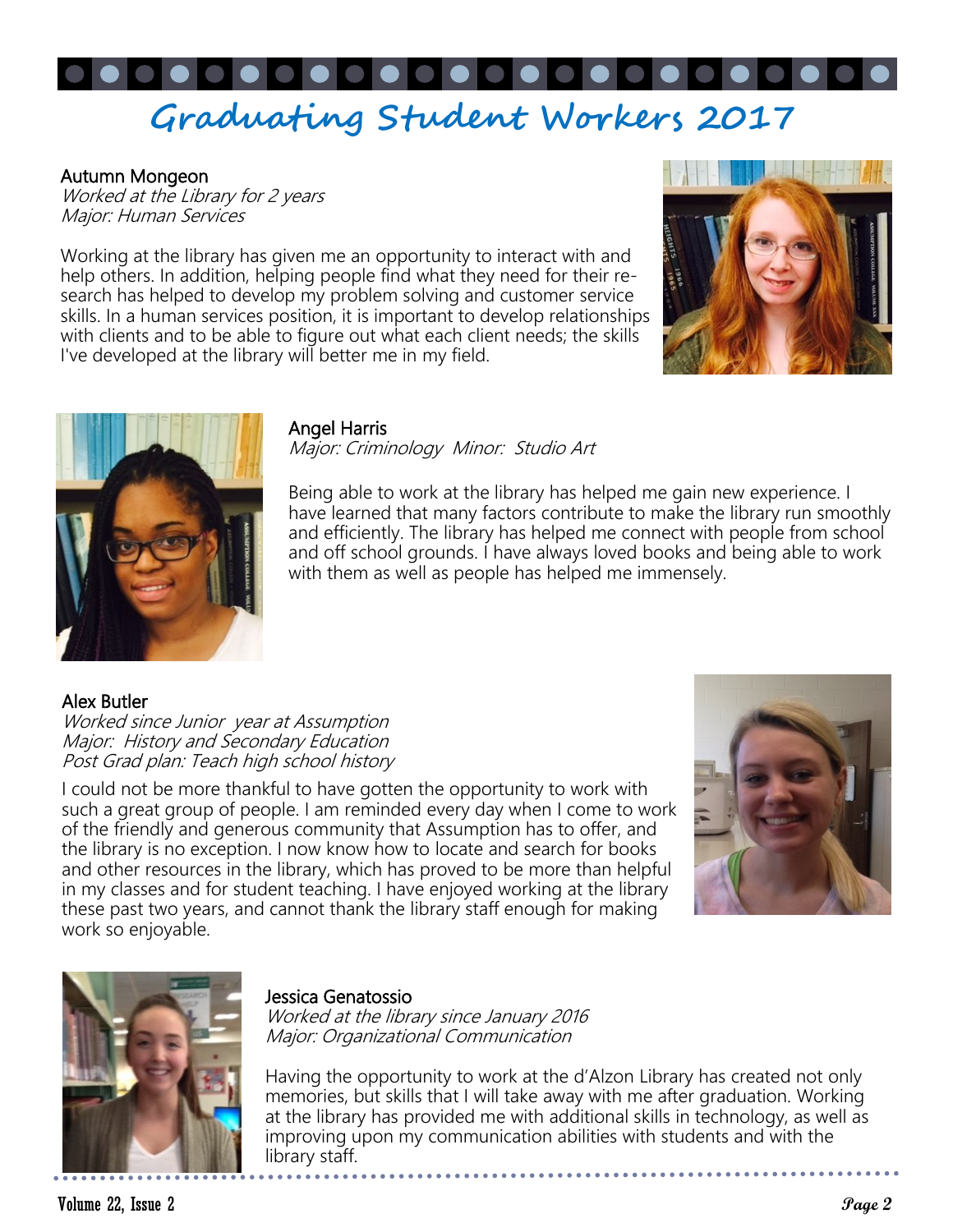

#### John Guerra

Worked at the Library since the first week of my freshman year Major: Political Science

I plan on attending either Boston College or Villanova for a Master's in American Government. While pursuing my degree, I plan on working as either a research assistant for these respective universities, or in a neighboring think tank. Either way, my time at the library has taught me important skills on how to research and track down information, which will help me immensely in my future. Plus, four years of closing shifts will prepare me for a lot of late nights to come.





#### Karl Jennings

I've really enjoyed my time working in the library. I've made some wonderful mates and had some great moments: from working during a nor'easter to locking myself out of the library during closing times, there has never been a dull moment. I've learned patience, humility and that family is more than who you were born to; family can also be those who you work with because no one cares more about your wellbeing than a librarian does!

Luis A. Perez Front desk student assistant since spring semester of junior year Major: Criminology Minor: Sociology & Latin American Studies

The commitment to my role as a student and service provider at Assumption College has helped me to balance my work ethic. Being a front desk student assistant at d'Alzon library has enabled me to improve my time management and customer service skills. Indubitably, these skills are imperative and will enhance my integrity of success in my future workplace.





#### Rashidi Kibaba

During my work experience at d'Alzon Library, I was fortunate enough to have experienced firsthand the different sides of what goes into being a front desk worker/interlibrary loan. Another valuable lesson I have learned during these two years was the many different types of work a desk worker has to perform, which in turn, has provided me with more insight into the different types of roles and responsibilities that I perform, as I currently work with people with different backgrounds.

Reflecting back to my first day at d'Alzon Library, it was one of the most memorable days of my time at work. After being introduced to everyone,

they welcomed me with open arms and went out of their ways to ensure that my time and work here at the library was a success. Every library staff was very open and happy for me to contribute as much as I wanted to, and all were open to any suggestions and ideas. This instantly made me feel comfortable and definitely made me feel as though I was part of the library staff FAMILY.